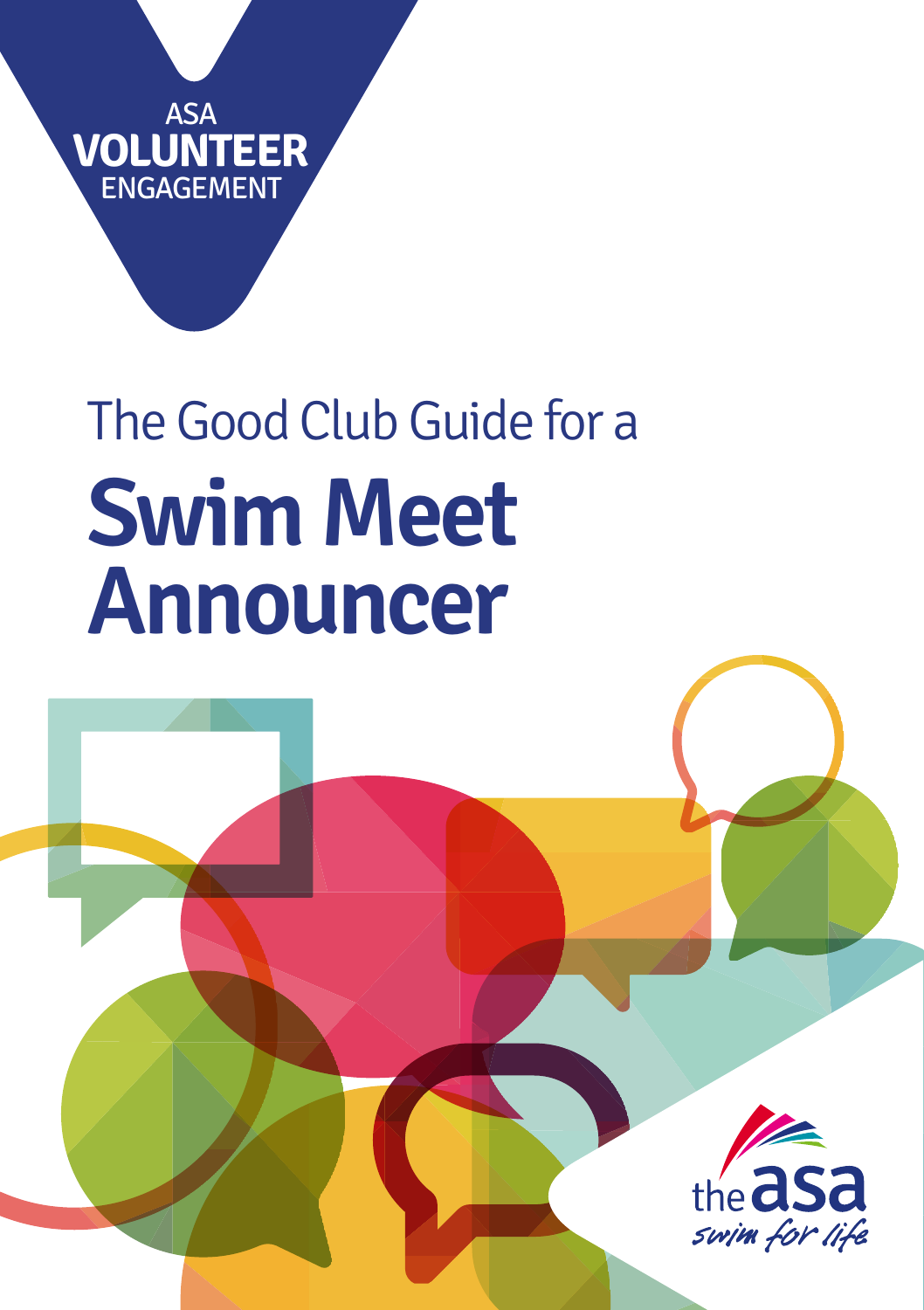

## **Welcome**

You have either been appointed, or are considering, a role as a Swim Meet Announcer.

We wish you a fulfilling and enjoyable experience in your role. We greatly appreciate the time and commitment that you are giving to support the development of aquatics.

## **How this resource will help you**

This resource is intended to assist you in your role by providing:

- A guide to your roles and responsibilities as a Swim Meet Announcer.
- Templates and resources to save you time.
- Top tips and good practice advice from experienced volunteers.
- Useful links and information about additional learning opportunities.

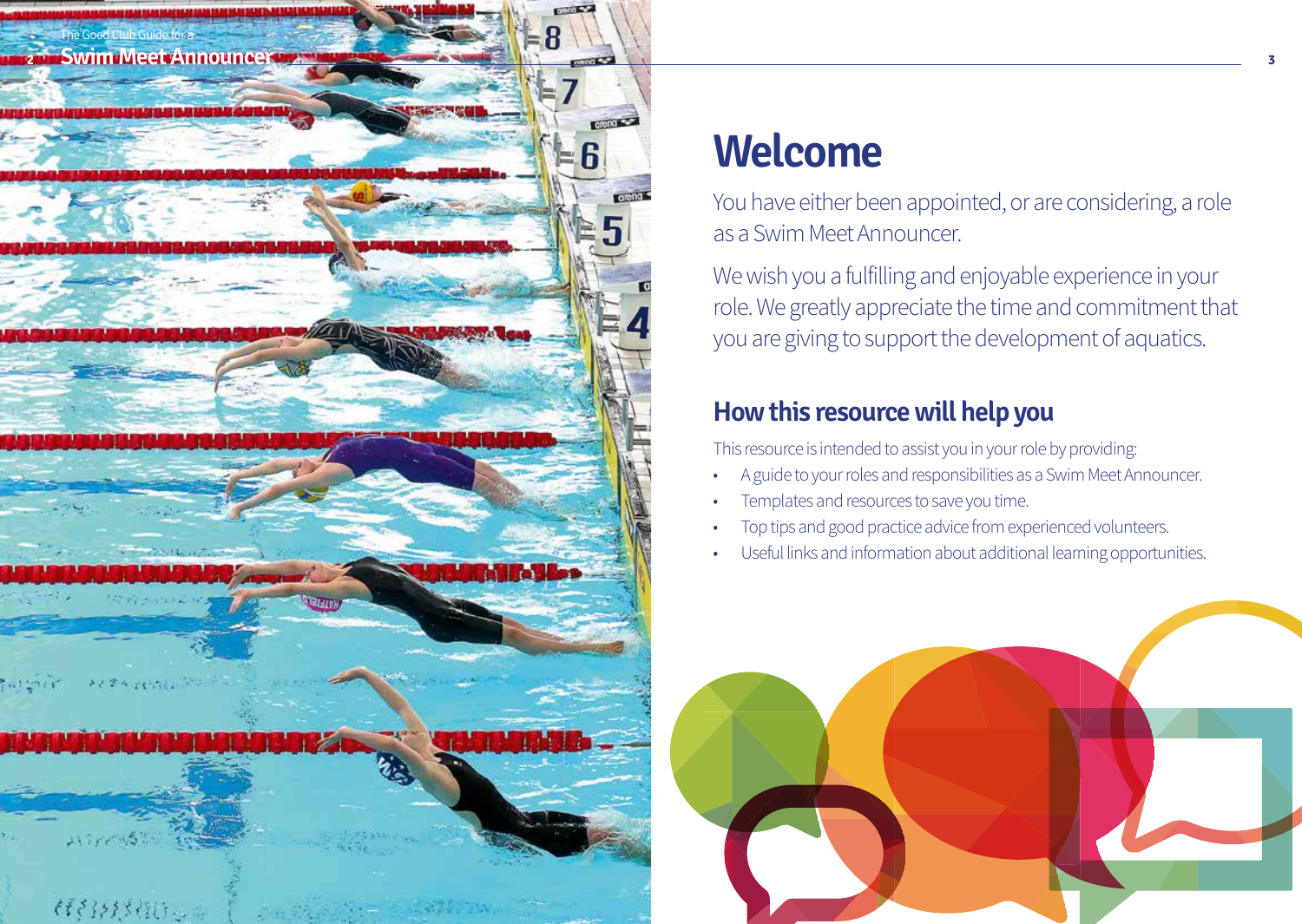#### **Role of the Swim Meet Announcer**

The Swim Meet Announcer plays an important role in ensuring competitors, volunteers and spectators have a high quality experience at a swim meet. This is done by providing accurate and effective information about the event in a friendly, motivating and enthusiastic way. The Announcer provides structure and control to a swim meet by ensuring everyone is aware of safety requirements relating to the venue and providing up-to-date information on what is happening in and around the pool. The Swim Meet Announcer reports to the Swim Meet Director and is directed by the Referee as required.

#### **Duties of the Swim Meet Announcer**

- To provide timely announcements and effective and accurate information in an enthusiastic and motivating way
- To ensure structure and control at a swim meet.
- To provide safety information regarding the competition and venue.
- To introduce the policies and protocols for warm up, reporting to marshalling areas, presentation areas and outcomes from any protests.
- To inform competitors, volunteers and spectators of what is happening in and around poolside and on event presentations taking place.
- To keep competitors, volunteers and spectators up-to-date with any changes to the published event programme.
- To work effectively as part of a Meet Management team to deliver a high quality swim meet.
- To comply with the requirements of the ASA Safety Laws Prompt Card for the Announcer as defined in the ASA Handbook.

## **Skills and qualities required**

- Have the ability to provide verbal information in a clear and concise manner.
- Enthusiastic with a good knowledge of and interest in the sport.
- Be a confident public speaker.
- Have the ability to observe and report on action taking place in the pool.
- Have the ability to receive and report on information provided.

#### **Level of commitment required**

This will vary depending upon the length and time of the swim meet. Some advance preparation may assist with the smooth running of the meet, and you should ensure that you have all the necessary information and equipment ready.

## **Term of office**

This will vary depending on the event. You should establish the expectations before taking on the role.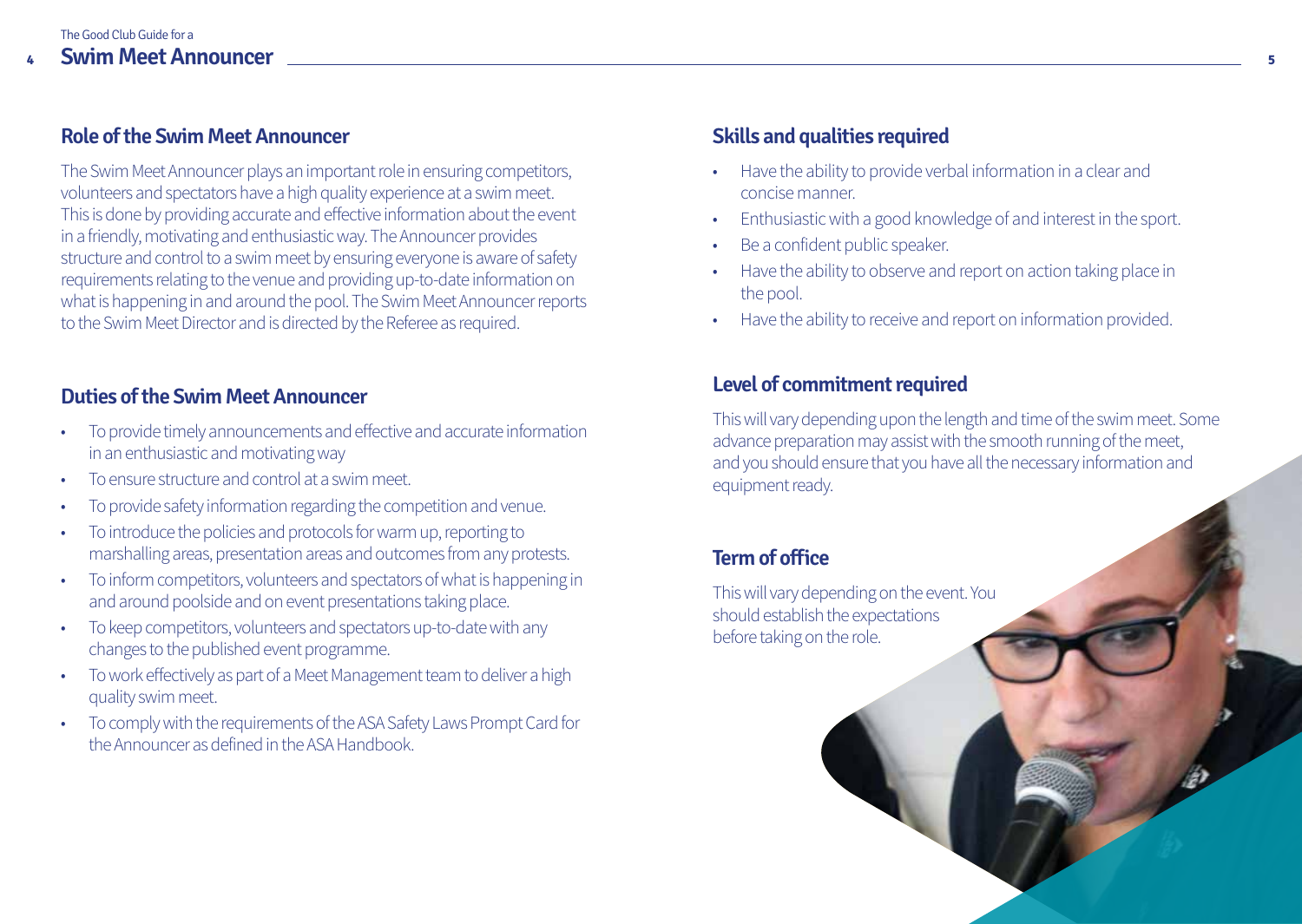## **Getting started**

There are a number of key roles who you may work alongside at a swim meet. These include:

#### **Meet or Executive Director**

Responsible for the overall running of the whole event. This person will guide you on your role and will be your point of contact and person you take instructions from.

#### **Technical Director**

Responsible for all technical officials and ensuring the competition is run in a fair manner.

#### **Chief Recorder**

Responsible for maintaining accurate results.

#### **Starter**

Responsible for the control of the event from the time the Referee turns the event over to the Starter through to the time the event starts.

#### **Medal Ceremonies Coordinator**

Responsible for distributing awards, prizes and certificates.

#### **Field of Play Manager, Competitive Marshals or Stewards**

Responsible for the assembly of competitors prior to each event.



## **Before the Swim Meet**

Here are some suggestions for planning and preparing in advance of the swim meet:

- Agree your arrival time with the Meet Director. This is usually a minimum of one hour before the meet starts.
- Prepare any information to be announced, such as safety announcements, etc.
- Agree the music requirements for the meet with the Meet Director. The Meet Director will need to ensure compliance with music license requirements.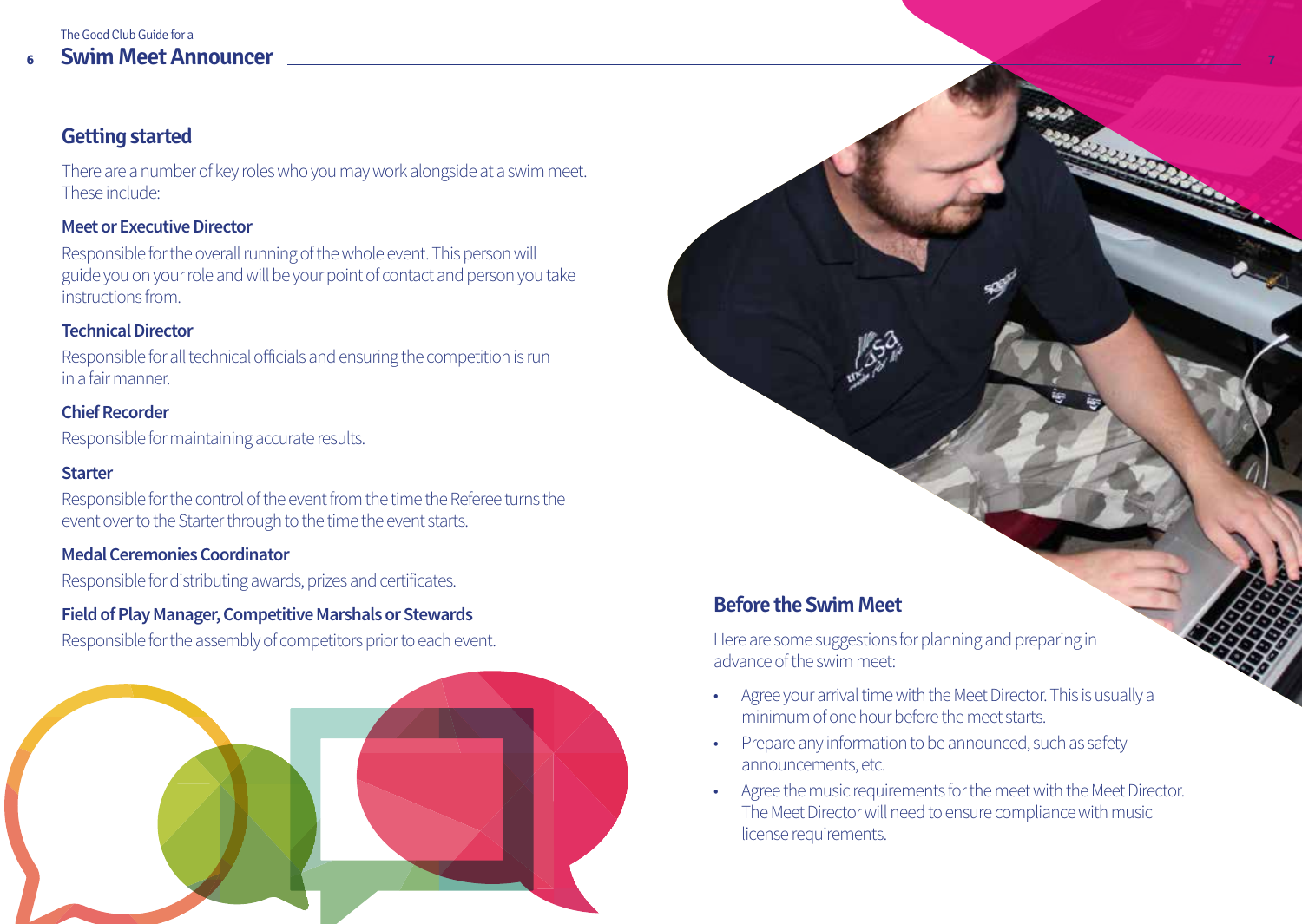## **Arrival at the Swim Meet**

These are suggestions to follow when you arrive at the venue and before the swim meet commences:

- Check in with the Meet Director and the Referee. Agree the requirements/ protocols for:
	- Announcing safety information on pool depths.
	- Playing music in line with music license restrictions.
		- » It is always best to check on music licenses with the pool operator.
		- » Many facilities will have the relevant licenses in place, but if they do not, it then becomes the responsibility of the event organisers.
	- › The warm up provision.
	- › The lane draws (if appropriate).
	- › Announcing point scores (and how often during the meet).
	- › Announcing trophy winners.
	- Introducing races, announcing disqualifications, medal presentations and ceremonies.
	- › Whistle blasts being used.
	- › Announcing next heats, e.g. a 'thumbs up' from the Referee or waiting for the scoreboard to be refreshed.
	- Assembling swimmers for races and for medal ceremonies.
	- The scheduling/timings that the Meet Director is working to
- Obtain a copy of the pool safety and operations procedures to announce appropriate health and safety information.
- Familiarise yourself with the venue and know where the marshalling and presentation areas are on poolside as you will need to announce these locations.
- Obtain a copy of the programme.
	- › Write your name on it so you don't lose it!
	- › Check the pronunciation of names and clubs.
	- Make sure you have every event listed and that there are no missing pages.
	- When you receive the start sheets, highlight the title of each event and write, next to each title, how many heats there are as some events continue overleaf.
- Check who the appointed Technical Director, Referees, Starters, Field of Play Manager and Medal Ceremonies Coordinators are and introduce yourself.
- Check the space allocated for the Announcer's area and ensure you have all the equipment you need.
- Test the microphone before the meet commences.

## **Prior to warm up: welcome, health and safety announcements and warm up provision**

The safety announcements may be pre-recorded, or the Executive/Meet Director will provide you with a written safety announcement. This should be announced approximately five minutes before the start of each warm up session and repeated five minutes prior to the start of the session.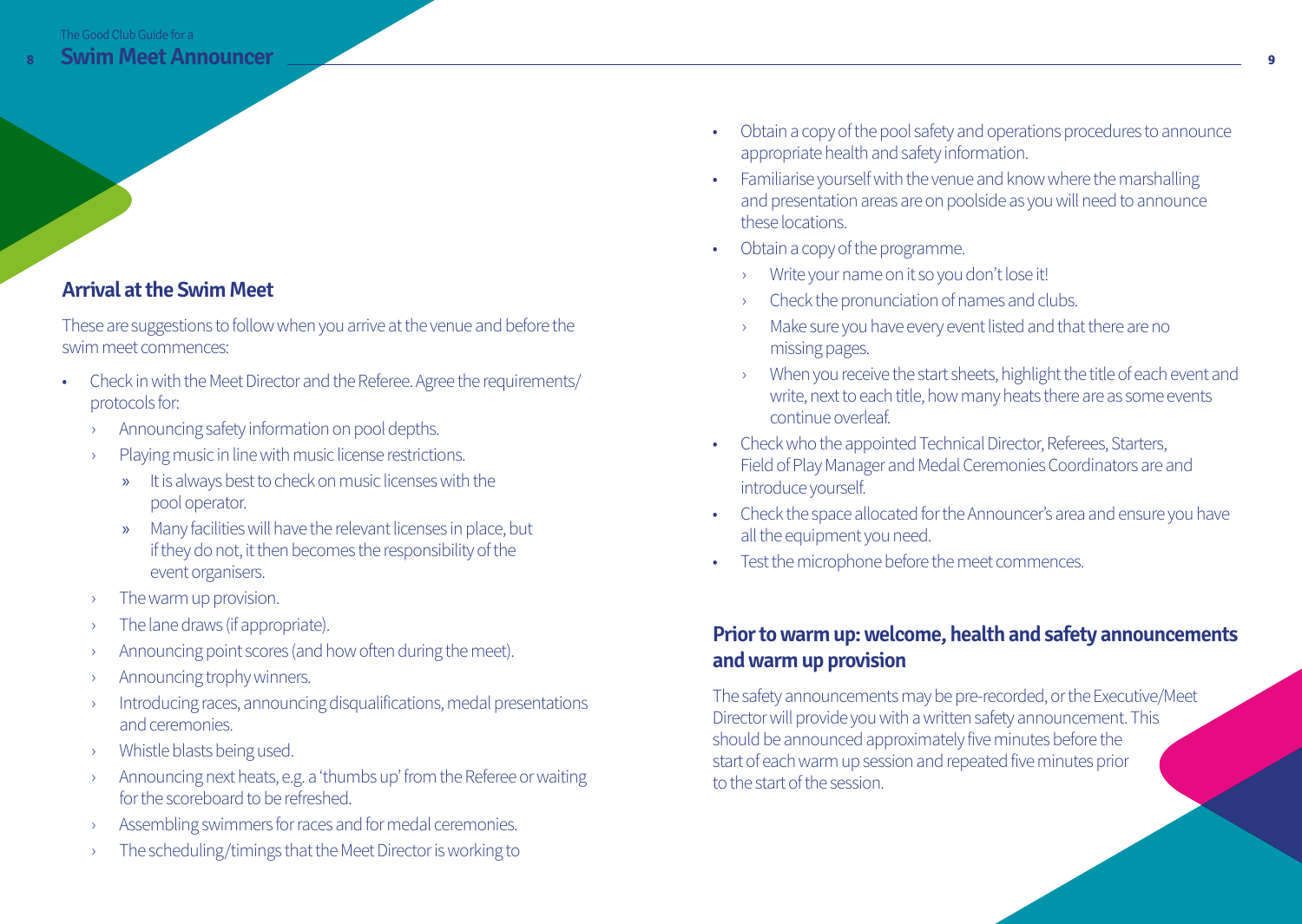## **Prior to the start of the meet**

#### **Example: Calling competitors**

*"Would all competitors for the first two/three (as guided by the Meet Director) events, please proceed to the marshalling area located at (the location)."*

Check with the Meet Director ten minutes prior to start of the meet that the Technical Officials will be ready to march onto poolside in five minutes.

#### **Example: Officials ready and welcome to the meet**

Five minutes prior to scheduled start:

*"Ladies and gentlemen, please welcome the Referee and Technical Officials to the poolside for this (announce the session e.g. morning's) programme."*

*"On behalf of (relevant organisations) welcome to the (full title of swim meet) and (number heat/session/final session - as appropriate).*

*The Meet Director for the (full title of swim meet) is (name).*

*Your Referees are (names) for the men's events and (names) for the women's events.*

*Your Starters are (names) for the men's events and (names) for the women's events."*



## **During the competition**

#### **General points to follow:**

- Remember that your role is important in maintaining the flow and pace of the meet – keep focused and ensure your announcements are motivational and energetic to keep spectators interested.
- Be focused on the meet, it is so easy to get distracted. Avoid conversations that are not about the competition taking place.
- Should parents, coaches, swimmers, etc. approach you for information whilst you are announcing, acknowledge their presence and then direct them on to where they need to go for information.
- Take your instructions only from the Meet Director or the Referee unless otherwise agreed.
- Keep hydrated by drinking lots of water.
- Keep announcements short and to the point.
- Speak clearly and do not rush.
- Enjoy yourself inject your own style into the position.
- Be sure of your facts; double check all information provided.

#### **Example: Introducing events**

*"The first event is (full title and description of event). There are (number) heats in this event."*

At the start of the race and/or once the race is underway, if names do not appear on the scoreboard, announce the swimmers across the lanes. Depending on the speed of the race you may also announce club names.

#### **Example: Introducing final sessions (specific to open and national level meets only)**

After introducing the Referees and Starters and inviting the Technical Officials to be seated, on the signal from the Meet Director: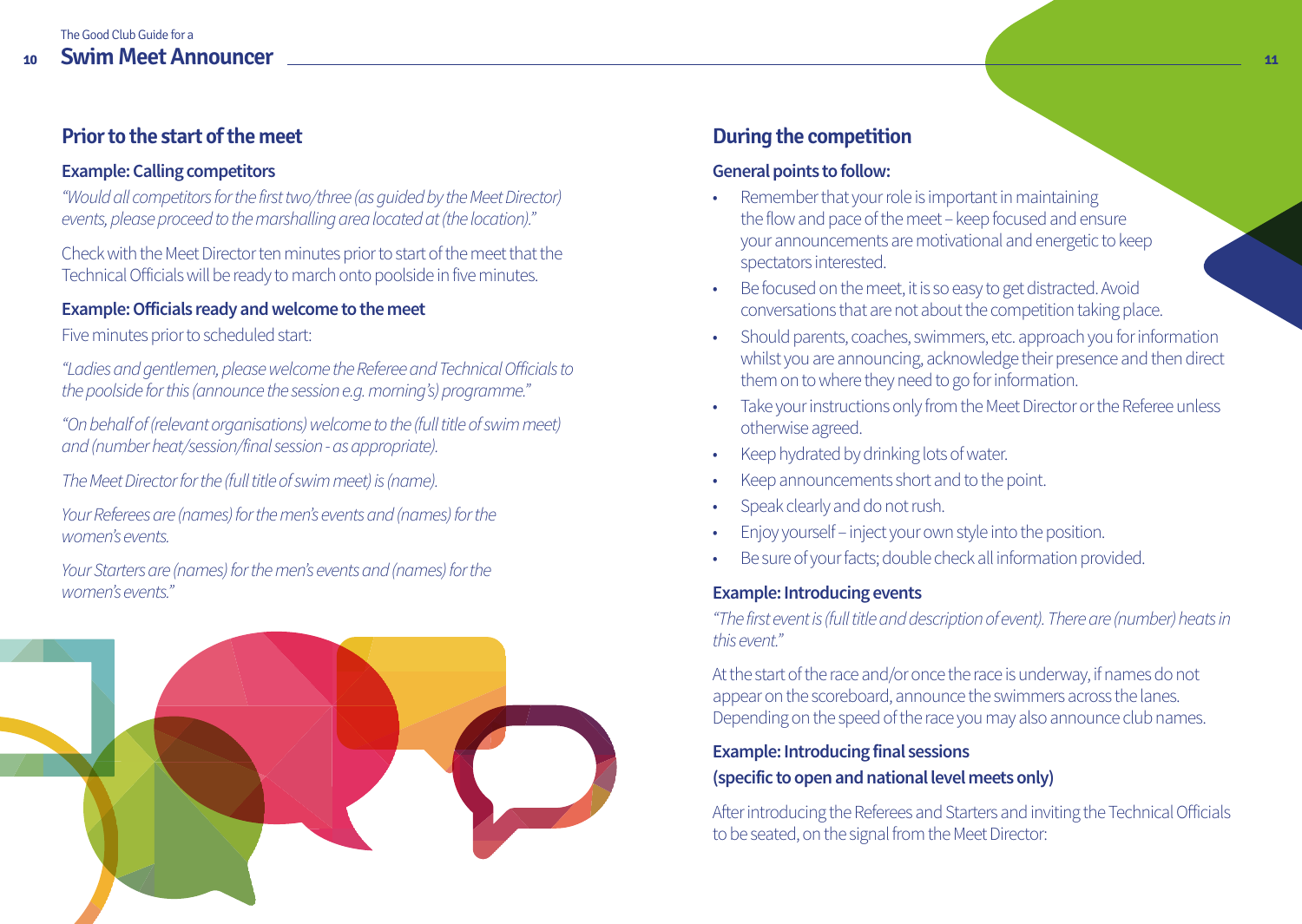*"Ladies and gentlemen, please welcome the finalists in the (full description of event title) event to the pool side."*

Music to be played (if appropriate) as Officials parade to their places. Once all Officials are in position the music should be stopped.

Once the competitors have marched on to poolside, following the cue of the Meet Director, introduce the competitors as follows:

*"In lane number (lane number) representing (name of club) is (name of competitor)."*

Repeat this through all the lanes.

#### **Example: Preparing for medal presentations**

As an Announcer, you may be asked to provide warning calls to competitors in advance of medal presentations.

*"Would (name of competitor and club), please report to the medal presentation area located at (location). That is (repeat the name/s)."*

#### **Example: Presentations**

As the Announcer, you are required to advise spectators that a presentation is taking place and by whom the presentation is being made. The Meet Director will guide you on when the actual presentations are to take place as this may differ upon the style and level of the swim meet.

You will receive a presenter's list from the Presentation Officer. You will need to check this carefully to establish the correct title of the presenter and the correct name(s) of competitors as well as the pronunciation.

Fanfare music to be played if required.

*"Ladies and gentlemen, may I draw your attention to the presentation area at (location) where we have the medallists for (full name and title of the event). These medals are to be presented by (full name and title of presenter)."* 

*"The winner of the bronze medal in a time of (time) from (name of club) is* 

#### *(name of competitor).*

*The winner of the silver medal in a time of (time) from (name of club) is (name of competitor).*

*The winner of the gold medal in a time of (time) from (name of club) is (name of competitor)."* 

Check if any records have been set/broken. If so, announce it and publicise the fact, for example outstanding effort, congratulations, etc.

#### **Top tips for being a great Swim Meet Announcer**

- Sometimes there is a tendency to over-announce. A few pertinent announcements are much more effective than too many.
- Maintain an even pace of announcing and take cues from the Meet Director. Look for cues from the spectators, poolside officials and competitors that they understand the information being announced. Don't be afraid to repeat an announcement if you need to.
- Be aware of the pace you use for announcing remember to take a deep breath and relax! Talking too fast may cause confusion and misinterpretation of information, whereas talking too slowly may make for boring listening.
- If possible, observe the spectators briefly whilst you are making your announcements about any adjustments/amendments to the programme. This way you can tell if the spectators can hear you and are making the necessary amendments.
- Be careful when making announcements prior to starts, so as not to interfere with the race conditions or keep the swimmers waiting.
- Be aware of what meet you are at and the title the winners deserve, e.g. County Championship winner, Age Group winner etc., as this will help in profiling the meet and also the competitor.
- Develop your skills at announcing by offering to announce safety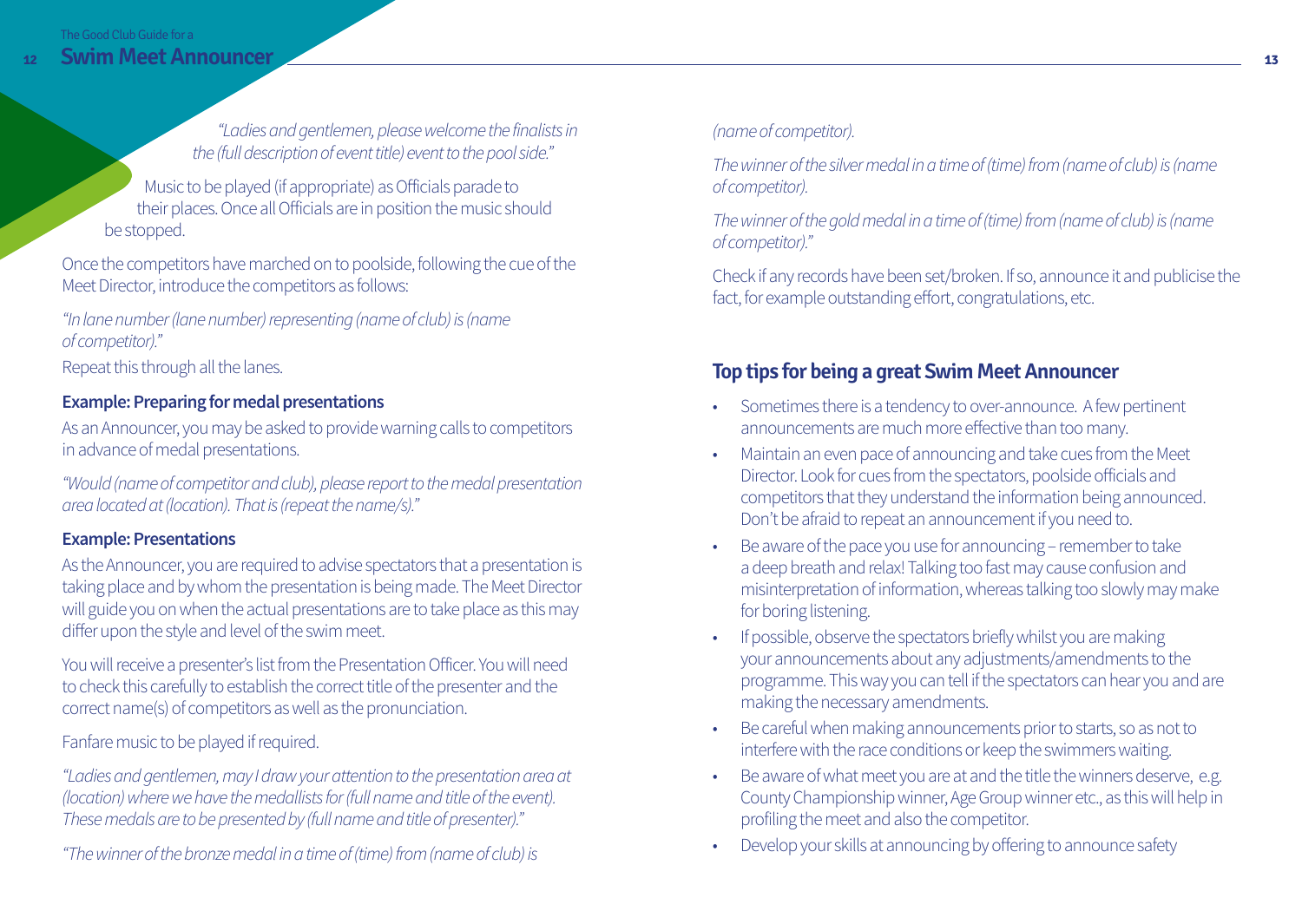#### **14 15 Swim Meet Announcer**The Good Club Guide for a

information or something that is already scripted as this will help you practise. Then ask if you can assist at local competitions, county competitions, regional events and open meets to gain more knowledge and experience.

- Shadow good announcers (Officials are best placed to advise you on who the good ones are!).
- Always remember to turn your microphone off when you have finished an announcement.

## **Commentating**

Announcing and commentating are generally seen as two different roles, requiring different skill sets. This resource focuses on announcing.

An effective commentator is someone who can really add value to what the spectators see by providing information such as split times being consistent with an event record, a National Qualifying Time in prospect, etc. Ex-swimmers or coaches are often recruited as commentators as they are likely to have an understanding of times, strokes and racing and are able to add value in this way.

If you are announcing at a swim meet and there is also a commentator, careful planning needs to take place to ensure that you complement each other and that you are able to get information across when needed, e.g. the name of finalists.



## **Ending the Swim Meet**

#### **Example:**

If at the conclusion of the last event of the meet/session there are still medals to be presented, or on the instructions of the Technical/Meet Director, the following announcement can be made:

*"Thank you ladies and gentleman for your attendance. We hope that you have enjoyed this (morning's session) competition."*

#### **For competitions with finals sessions:**

*"May we remind you that the next session/finals will commence at (time).with a (duration of time e.g. 30 minute) warm up."*

*"On behalf of the Referees, we thank the Technical Officials for their expertise and attendance. All Technical Officials are now invited to leave the poolside. Thank you."*

## **After the Meet**

Reflect on your own performance as an Announcer; make a note of things you would do differently next time and consider areas for improvement.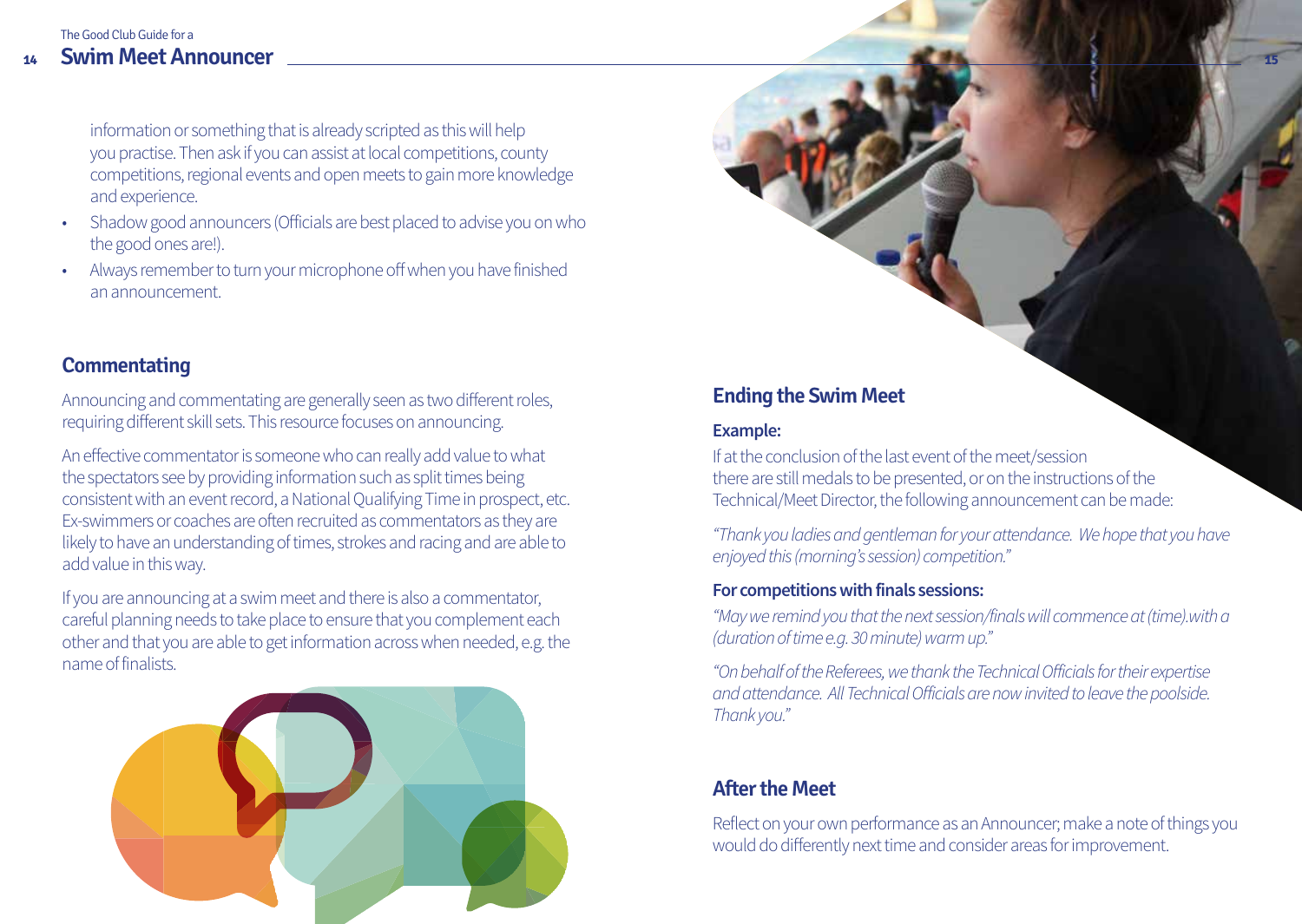## **Moving on from your role**

When you decide that it's time to move on, it's important to think about how you will ensure that all your knowledge and experience is passed on to the person taking over from you.

Here are some suggestions to help ensure a smooth transition, and to ensure that the person taking over from you has the information and resources they need:

- Try to give as much notice as you can that you are moving on, in order to allow the competition organisers to recruit or elect another Swim Meet Announcer.
- Where possible, try to build up or be part of a small team of Swim Meet Announcers in the club or local area in order to share workloads, ensure others can take over when you move on and are able to offer training to new volunteers.
- Assist in developing an up-to-date role description and advert for the post based on your experience, and think of any people that may be interested.
- Think about the type of information you would like to receive if you were to volunteer for this position again, and the format you would like to receive it in, e.g. an e-mail, paper file, face-to-face hand over meeting, shadowing at a swim meet, etc
- Prepare an information, pack for the new Swim Meet Announcer to assist them in their role, including a list of any outstanding work/issues, a list of key contacts and any top tips that may help.
- Offer to mentor the new Swim Meet Announcer for an agreed period of time.

#### **Summary**

We hope you have found this guide informative. We wish you a great experience in your role and thank you once again for all the time and commitment you are giving to the sport.

#### **swim21**

swim21 is the ASA's quality mark for the development of effective, ethical and sustainable clubs. The opportunity to gain swim21 accreditation is available to all ASA affiliated clubs, across any of the aquatic disciplines, regardless of size or activity delivered. swim21 is about creating the best possible aquatic experience for all and raising the quality of aquatic provision across all areas. The swim21 programme enhances club management, strengthens the structures and unites the club with shared goals to ensure the best environment is available for all swimmers.

To find out more about swim21 and the associated benefits, please visit www.swimming.org/asa/clubs-and-members/swim21-accreditation/.

#### **Equality and diversity**

Is your club as inclusive as it could be? Does your club truly reflect the local demographics? Aquatic sports can and should be made accessible to everyone, to the greatest extent possible. Opening your club to everyone will aid with sustainability, add new dimensions to the club's social element, and you may even find talent, in many different forms, where you least expect it.

Read more about the ASA's commitment to equality and diversity and find further support for clubs at this link: www.swimming.org/asa/about-us/ equality/.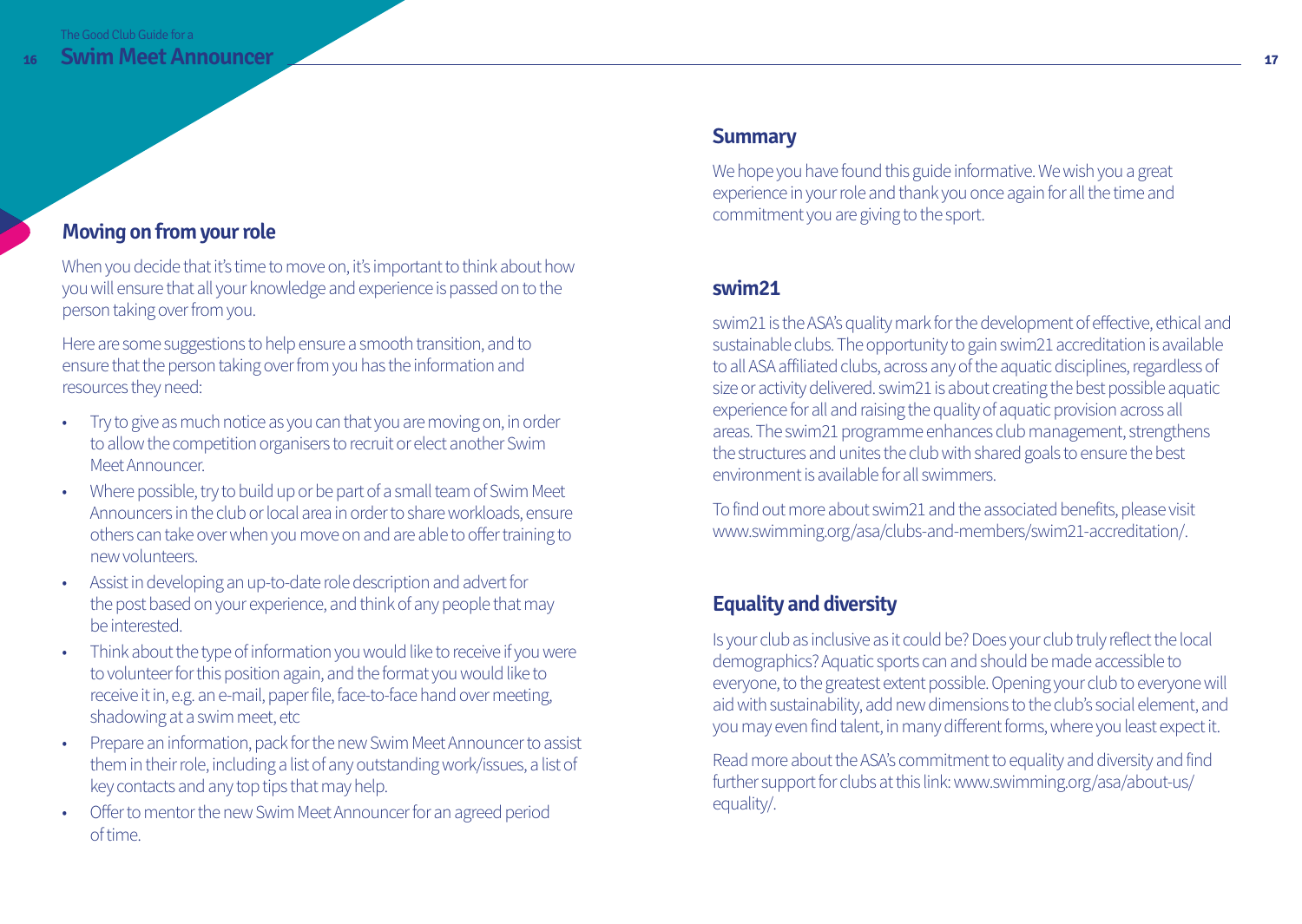## **Further information**

The ASA accepts no liability for any errors or omissions in this resource. Further, whilst it is hoped that volunteers will find this resource useful, no liability arising out of its use can be accepted by the ASA or the club.

This resource is not a contract of employment and the role you undertake as a volunteer will not create an employment relationship between you and the club or the ASA.

## **ASA Volunteering Hub**

Did you know that the ASA has a dedicated hub for volunteers? To access this hub, go to www.swimming.org/volunteering or email us at volunteering@swimming.org.

## **Acknowledgements**

The ASA Volunteer Engagement Team are grateful for the contributions of both staff and volunteers who supported the creation of this resource. The knowledge and experience of those involved is vital to ensuring these materials are as beneficial as possible.

## **Useful links**

The ASA www.swimming.org/asa

ASA Events nationalevents@swimming.org